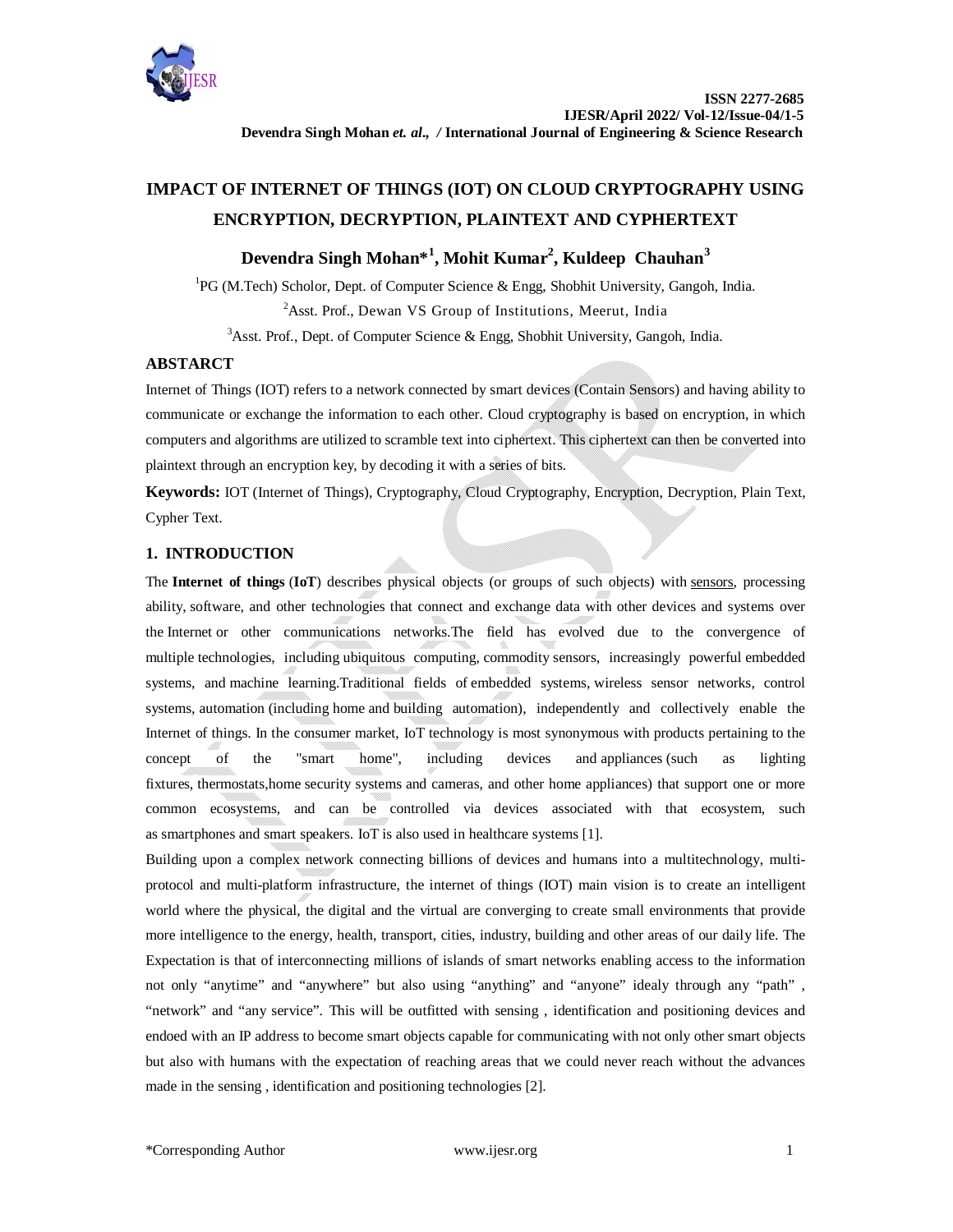In device layer lie devices (Sensors, actuators, RFIDdevices) and gateways used to collect the sensor reading for further processing while the network layer the neccessary transport and networking capabilities for routing the IOTdata processing places. The support layer is a middleware layer that serves to hide the complexity of the lower layers to the application layer and provide specific and generic services such as storage in defferent forms (database management sytem / cloud computing systems) and may other services such as translation [2].

| <b>Management</b><br>Capabilities<br>Application<br>layer                              |                        | <b>IoT Applications</b>                                         |
|----------------------------------------------------------------------------------------|------------------------|-----------------------------------------------------------------|
| Service and Application<br><b>Specific Management Capabilities</b><br>support<br>layer | <b>Generic Support</b> | <b>Specific Support</b>                                         |
| Generic Mariagenerit Capabilities<br><b>Network</b><br>layer                           |                        | <b>Networking Capabilities</b><br><b>Transport Capabilities</b> |

#### **Fig 1: IOT Layered Architecture**

The IOT system and application are designed to provide security, privacy, safety, integrity, trust, dependability, transparency, anonymity and are bound by ethics constraints

## **Advantages [5]:**

 It can assist in the smarter control of homes and cities via mobile phones. It enhances security and offers personal protection.

- By automating activities, it saves us a lot of time.
- Information is easily accessible, even if we are far away from our actual location, and it is updated frequently in real time.

 Electric Devices are directly connected and communicate with a controller computer, such as a cell phone, resulting in efficient electricity use. As a result, there will be no unnecessary use of electricity equipment.

- Personal assistance can be provided by IoT apps, which can alert you to your regular plans.
- It is useful for safety because it senses any potential danger and warns users. For example, GM OnStar, is a integrated device that system which identifies a car crash or accident on road. It immediately makes a call if an accident or crash is found.
- It minimizes human effort because IoT devices connect and communicate with one another and perform a variety of tasks without the need for human intervention.
- Patient care can be performed more effectively in real time without the need for a doctor's visit. It gives them the ability to make choices as well as provide evidence-based care.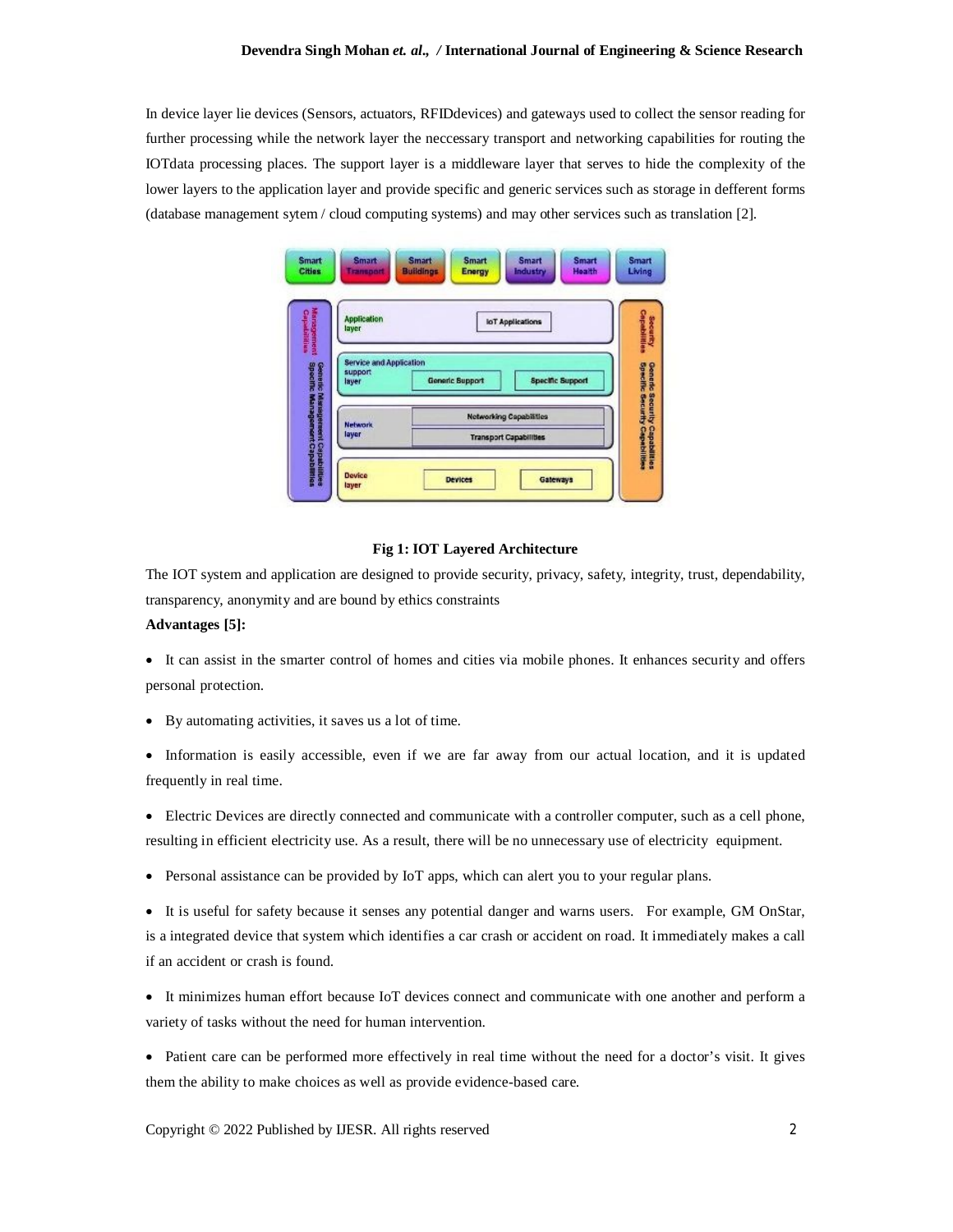Asset tracking, traffic or transportation tracking, inventory control, delivery, surveillance, individual order tracking, and customer management can all be made more cost-effective with the right tracking system.

#### **Disadvantages [5]:**

 Hackers may gain access to the system and steal personal information. Since we add so many devices to the internet, there is a risk that our information as it can be misused.

- They rely heavily on the internet and are unable to function effectively without it.
- With complexity of systems, there are many ways for them to fail.
- We lose control of our lives—our lives will be fully controlled and reliant on technology.

 Overuse of the Internet and technology makes people unintelligent because they rely on smart devices instead of doing physical work, causing them to become lazy.

 Unskilled workers are at a high risk of losing their jobs, which could lead to unemployment. Smart surveillance cameras, robots, smart ironing systems, smart washing machines, and other facilities are replacing security guards, maids, ironmen, and dry-cleaning services etc.

It is very difficult to plan, build, manage, and enable a broad technology to IoT framework.

## **2. CLOUD CRYPTOGRAPHY**

According to privacy experts, cryptography is the cornerstone of security. Cloud cryptography is the encryption of data stored in the cloud which adds a strong layer of protection and avoids a data breach. This practice safeguards data without delaying the data delivery. Cryptography expert Ralph Spencer Power said "information in motion and information at rest can be better protected by cryptography. Virtual data needs to be stored cryptographically by maintaining the control of the cryptographic key." Now, let us learn how to implement cryptography in the cloud and protect our cloud data. [4]

It's not possible to control cloud data physically. Cloud encryption is a way of protecting data and communication with the help of codes. Cloud data encryption can guard sensitive data and verify asset transfer without delaying the information transmission. [4]

There are different kinds of cryptographic keys used by companies for cloud security. Cloud data encryption depends on three algorithms:

- 2.1 Symmetric-key
- 2.2 Asymmetric key

2.3 Hashing

#### **2.1 Symmetric Algorithm**

It utilizes one key for both encryption and information decoding. It doesn't need a lot of computational power and works extremely high in encryption. Symmetrical algorithms consist of two-way keys to guarantee verification and approval. Except if the client has the key, the encoded information is put away in the Cloud, and can't be decoded.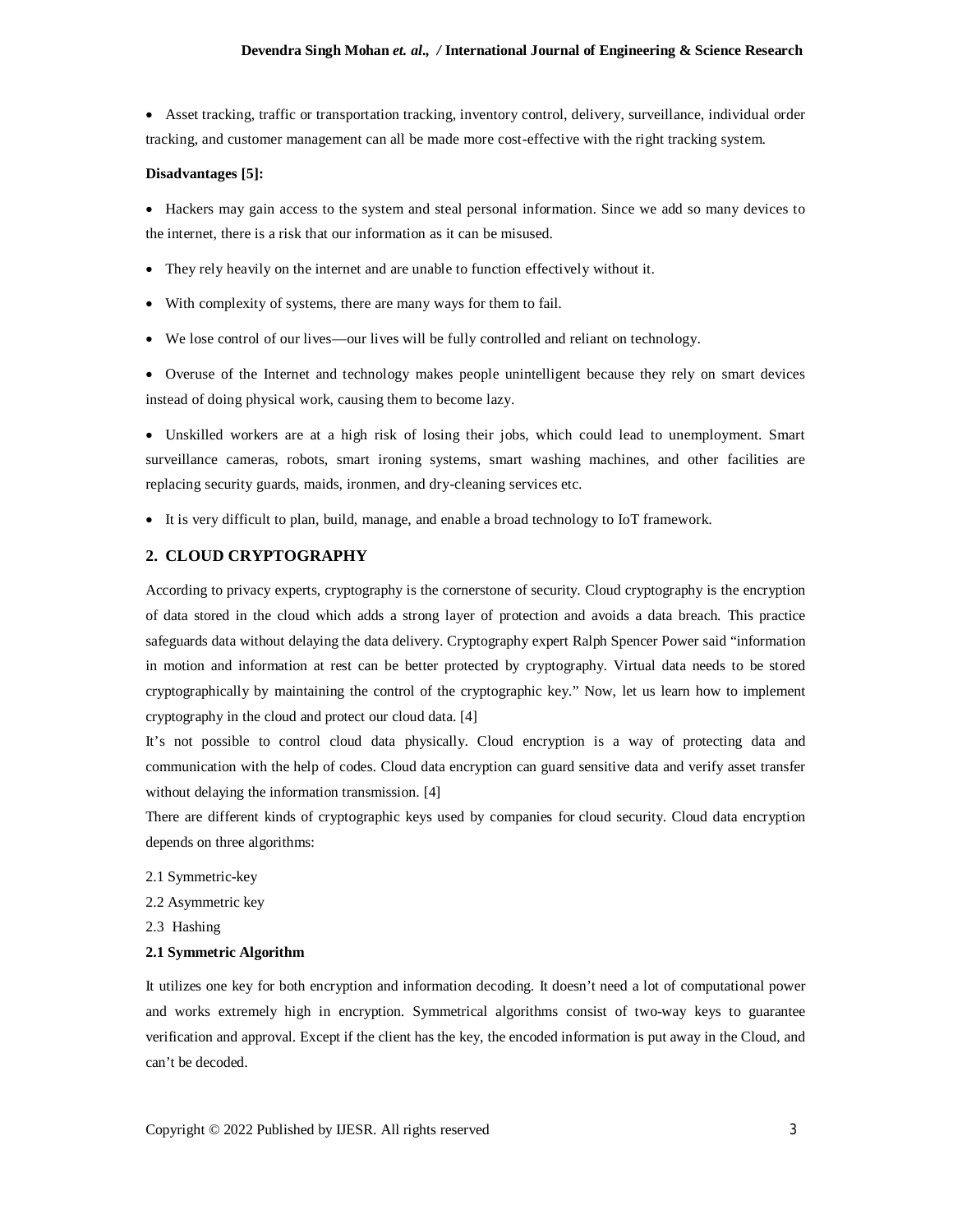

Some popular symmetric algorithms used in cloud computing algorithms are

a. **Advanced Encryption Standard (AES)** – It is used to encrypt digital data such as telecommunications, financial, and government. In AES, the same key is used for both encryption and decryption. It is a block of ciphertext that repeats itself after every defined step multiple times. It has a 128-bit block size, with key sizes of 128, 192, and 256 bits. It's efficient in both software and hardware.

**Data Encryption Standard (DES)** – It adopts a 64-bit secret key, out of which 56 bits are created randomly and the remaining 8 bits are used for error detection. DES is implemented in hardware and is basically used for single-user encryption, for eg – files stored on a hard disk in encrypted form.

### **2.2 Asymmetric Algorithm**

It utilizes different keys for encryption and decoding. Here, every beneficiary requires a decoding key. This key is referred to as the recipient's private key. Here, the encryption key belongs to a particular individual or entity. This sort of algorithm is considered the most secure as it requires both keys to get to a piece of explicit data.



**Rivest Shamir Adleman Algorithm (RSA)** – It is one of the de-facto encryption standards and is used for a variety of platforms. It used different keys for encryption and decryption. The public key is known to everyone which can be decrypted using the private key only by the authorized person.

**Elliptic Curve Cryptography (ECC)** – ECC is modern public-key cryptography that depends on number theory and mathematical elliptic curves to generate a short key. ECC is preferred by the security experts because of the small key size of the ECC.

## **2.3 Hashing**

It is one of the major parts of blockchain security. In the blockchain, data is put away in blocks and interconnected with cryptographic standards like a string or chain. When an information block is added to the chain, a particular code or hash is assigned to the particular block. Hashing is basically utilized for ordering and

Copyright © 2022 Published by IJESR. All rights reserved 4